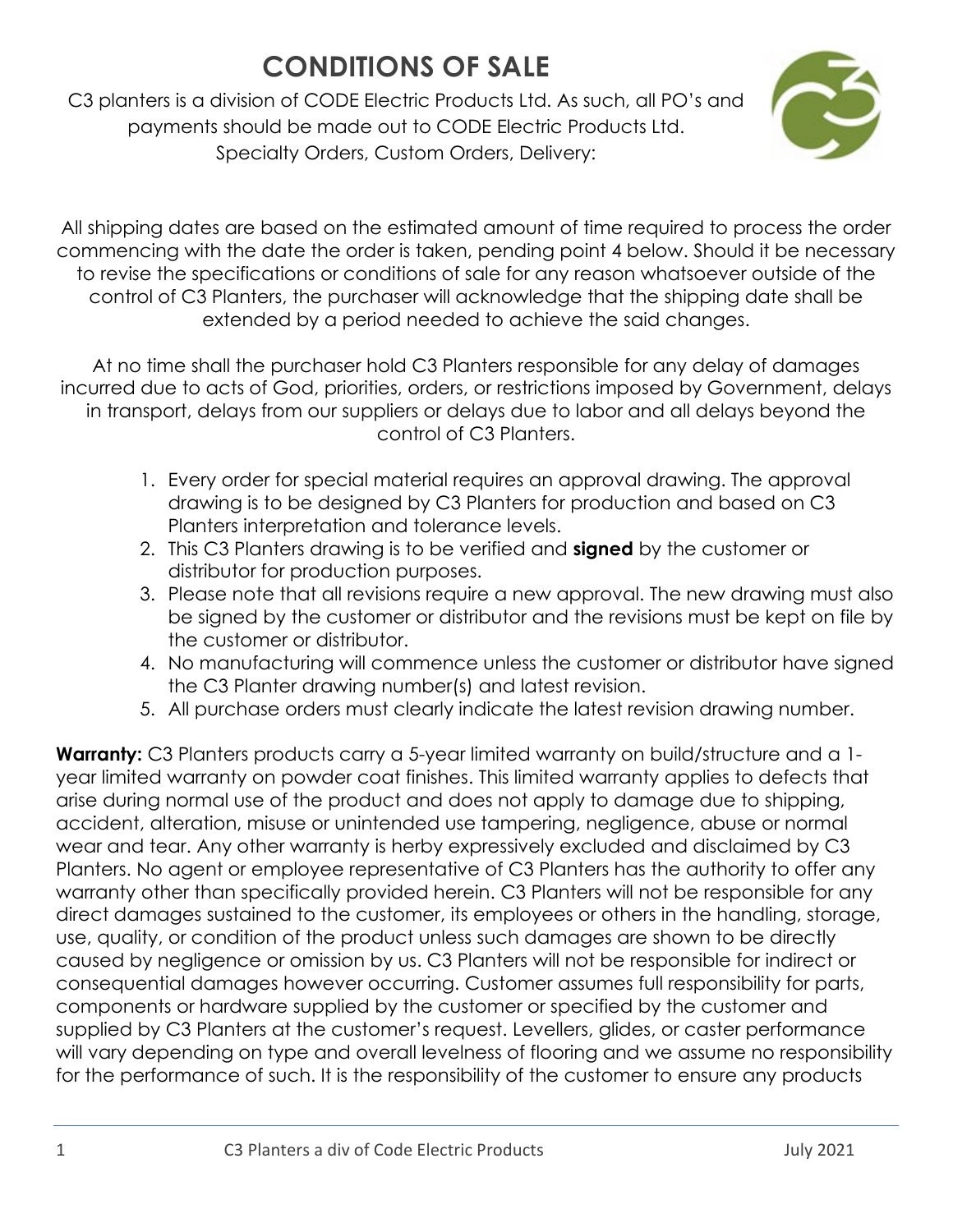C3 planters is a division of CODE Electric Products Ltd. As such, all PO's and payments should be made out to CODE Electric Products Ltd. Specialty Orders, Custom Orders, Delivery:



purchased are suitable for the intended use. C3 Planters reserves the right to repair and or replace product in cases where warranty claims are approved.

At no time, and under no circumstances will a credit be issued for unauthorized rework on any materials, and all changes associated with a return for defective products deemed nondefective shall be charged to the purchaser. C3 Planters shall not be liable for damages to goods or property of persons due to improper installation or if the materials purchased are subject to conditions which exceed design capabilities.

**Prices:** All prices quoted are list prices (except where noted) F.O.B. factory, Port Coquitlam, British Columbia, Canada. Illustrations, specifications, and prices are based on the latest information at time of publication. The right is reserved to make changes, without prior notice to prices, finishes, material, specifications, and models, and to discontinue models and finishes.

**Manufacturing:** C3 Planters reserves the right to make changes in design that in our opinion improves the general construction of our products. If an order is to match a previous shipment, it must be clearly stated on the order and a sample or approved drawing must be supplied to the factory.

**Terms:** All orders are subject to acceptance by C3 Planters. Payment terms are credit card, cheque, or bank transfer. All orders less than \$4000 are to be paid in full. A 50% deposit is required on orders greater than \$4000 before fabrication will be started. The balance is due when the planters are ready to ship. It is the policy of C3 Planters to not allow any C.O.D. shipments. Orders will be held on delinquent accounts.

**Quotations:** Written quotations from our factory or representative are valid for 10 days after date on quotation form.

**Cancellation & Changes:** Cancellations or changes will not be accepted once a purchase order has been received. Cancellations of all orders cannot be processed once the job has been initialized and are subject to a charge of 100%.

**Delivery:** a tentative delivery schedule will be established based on the shop load at the time the order is received. C3 Planters will do everything possible to meet your delivery needs, but do not accept responsibility for late charges, penalty clauses, or special shipping charges incurred by failure to deliver on schedule. Please confirm all lead times for an expected delivery date, as it may be different from your requested ship date. We will make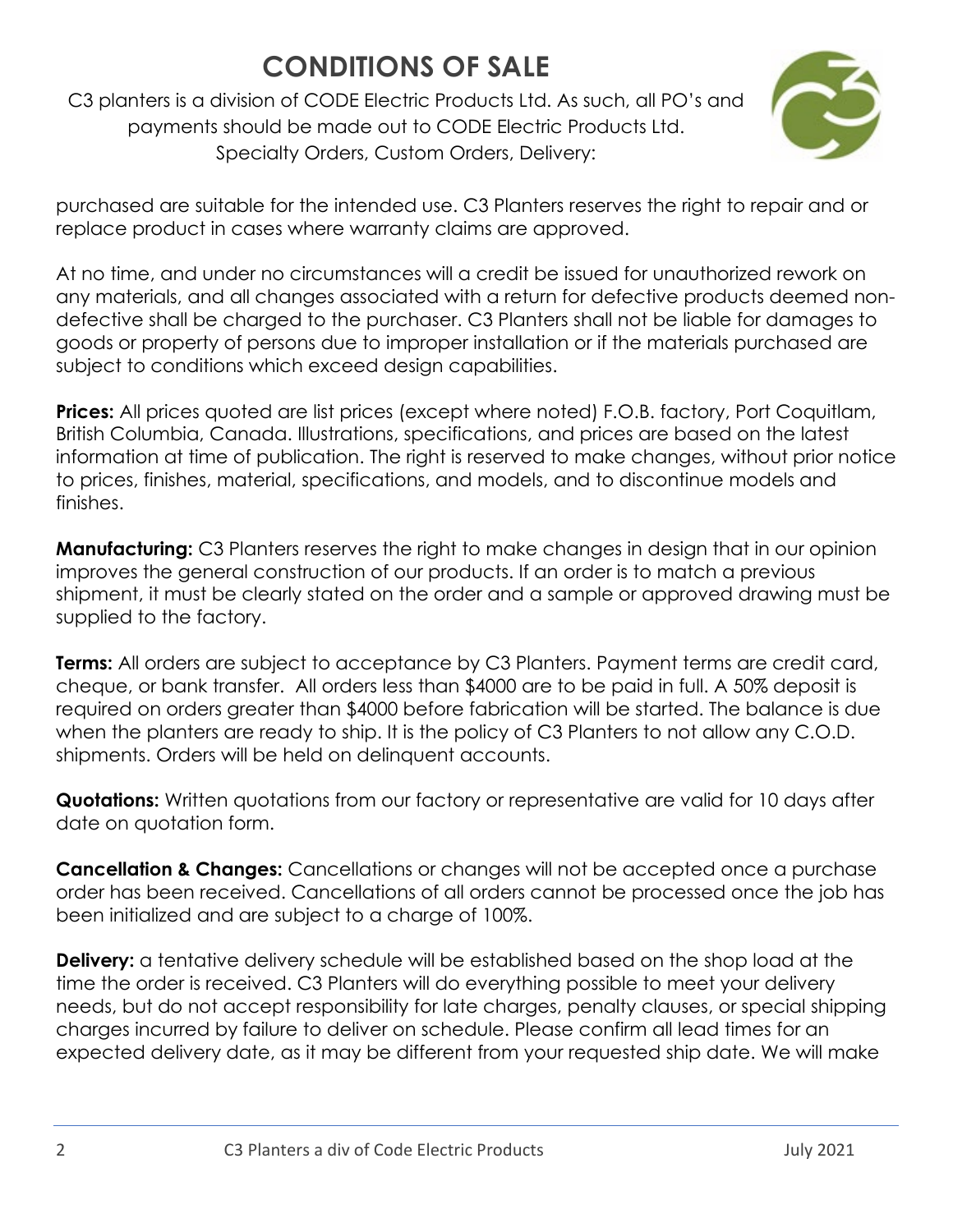C3 planters is a division of CODE Electric Products Ltd. As such, all PO's and payments should be made out to CODE Electric Products Ltd. Specialty Orders, Custom Orders, Delivery:



every attempt to ship orders complete, however, we reserve the right to make partial shipments, as merchandise is available.

Will call: customers will be notified when pick-up orders are ready. Orders will be deemed to have been received by the customer on day of notification and as such will be invoiced on that day, with the payment due as per terms of account. Orders not picked up within 15 days of notification will be subject to storage and handling charges.

**Freight Claims & Damages:** All shipments are FOB our factory and C3 Planters assumes no responsibility for any damage or loss in transit. Our responsibility for transit damages or loss ceases when the carrier signs the bill of lading as having received the merchandise in good condition. It is the consignee's legal responsibility to examine all merchandise. Before signing a delivery receipt, make certain that all goods are inspected upon delivery for visible and concealed damage. If concealed damage has occurred, save the packing and contact the carrier immediately for inspection. Claims for damages must be filed with the delivery carrier and payment for the goods may not be withheld pending settlement of the carrier damages claims. All our merchandise is thoroughly inspected before it leaves the factory; therefore, it is the buyer's sole responsibility of seeking recourse against the carrier for damages claims.

**Title & Repossession:** Title of merchandise does not transfer to the customer until invoice is paid in full. In case of default of payment, C3 Planters may repossess merchandise without notice and the customer may be reasonably charged for the use of the merchandise and for any costs incurred in repossession, freight, restocking or resale.

**Storage of Goods:** if a customer requests postponement of delivery when C3 Planters is ready to make a shipment, C3 Planters reserves the right to transfer the goods to storage at the customers risk and expense. Such transfers will be deemed delivery to the customer for all purposes including invoicing and payment.

**Routing:** All our goods are sold F.O.B. our factory, with handling in transit at our customer's risk. We will adhere to any routing requested by the customer whenever possible but reserve the right to make changes that we feel are necessary. NO CHARGE-BACKS FOR USING AN ALTERNATIVE CARRIER WILL BE ACCEPETED UNDER ANY CIRCUMSTANCES. When redelivery of merchandise is required because the customer is not ready to accept merchandise and no notification of this fact is given to the factory at least two weeks prior to the scheduled ship date, the actual cost for freight, storage and redelivery charges will be the sole responsibility of the customer. Any prepaid freight charges will be the sole responsibility of the CUSTOMER.